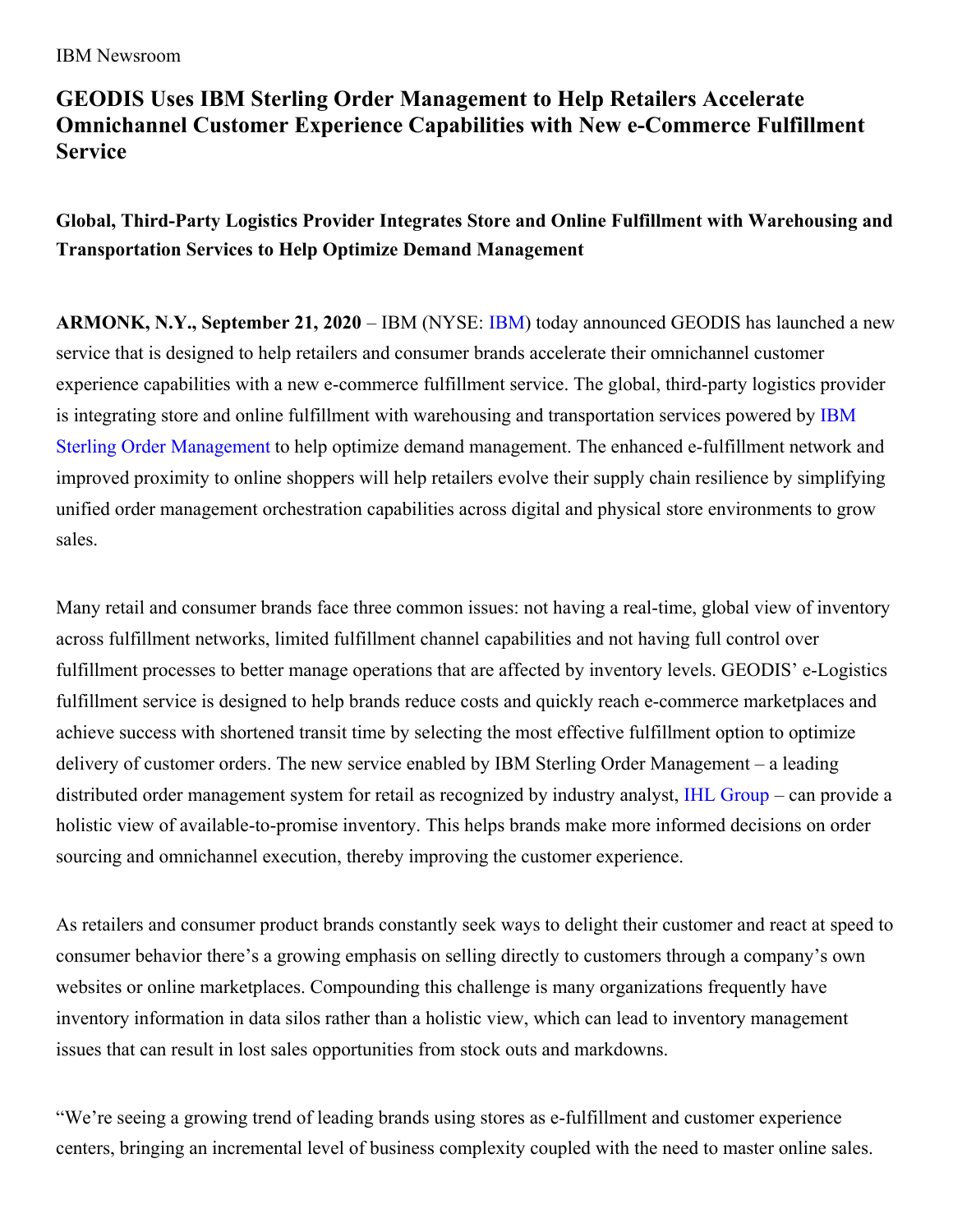Without effective order management, order orchestration, and logistics management, efforts to sell across different channels – from brick-and-mortar stores to mobile phones – are bound to disappoint consumers," said Ashwani Nath, Vice President & Global Head of e-Channel Solutions, GEODIS. "Brands seeking to accelerate their e-commerce operations can increase their e-commerce capabilities by making distribution networks more agile to better handle demand variability with the help of Sterling Order Management to confront formidable logistical hurdles."

With the consumer market already reportedly experiencing much higher levels of tension due to the many ways COVID-19 has impacted the customer experience, the business risks associated with deficient customer fulfillment experience continues to grow. According to Forrester Research's US Customer Experience Index 2020 report, the consequence of even small infractions can undercut efforts a brand makes to recapture customers once the consumer spending freeze thaws. For example, when customers are disappointed the report cited only 18 percent will keep their business with the brand, while just 18 percent will increase their spending with the brand, and a mere 15 percent will recommend the brand to their friends and family members.

"The consumer behavior associated with contactless commerce and the desire for fulfillment flexibility has challenged retailers and brand owners to accelerate their omnichannel capabilities, which is driving them to align their commerce and fulfillment platforms in order to meet evolving consumer demands," said Jeanette Barlow, VP of Offering Management - IBM Sterling. "As we continue to emerge with new insights, we're seeing leading brands modernize their critical supply chain applications such as Order Management to gain deeper analytics that help improve business performance and put an emphasis on managing their inventory at a holistic level – no longer siloed by channel or location. We think this trend will continue to grow as companies innovate and increase their competitiveness by building intelligent supply chains that are tuned to the demands of the specific needs of each business to optimize performance."

#### **About GEODIS**

GEODIS is a top-rated, global supply chain operator recognized for its commitment to helping clients overcome their logistical constraints. GEODIS' growth-focused offerings (Supply Chain Optimization, Freight Forwarding, Contract Logistics, Distribution & Express, and Road Transport) coupled with the company's truly global reach thanks to a direct presence in 67 countries, and a global network spanning 120 countries, translates in top business rankings, #1 in France, #6 in Europe and #7 worldwide. In 2019, GEODIS accounted for over 41,000 employees globally and generated  $\epsilon$ 8.2 billion in sales. Learn more at [www.geodis.com](http://www.geodis.com)